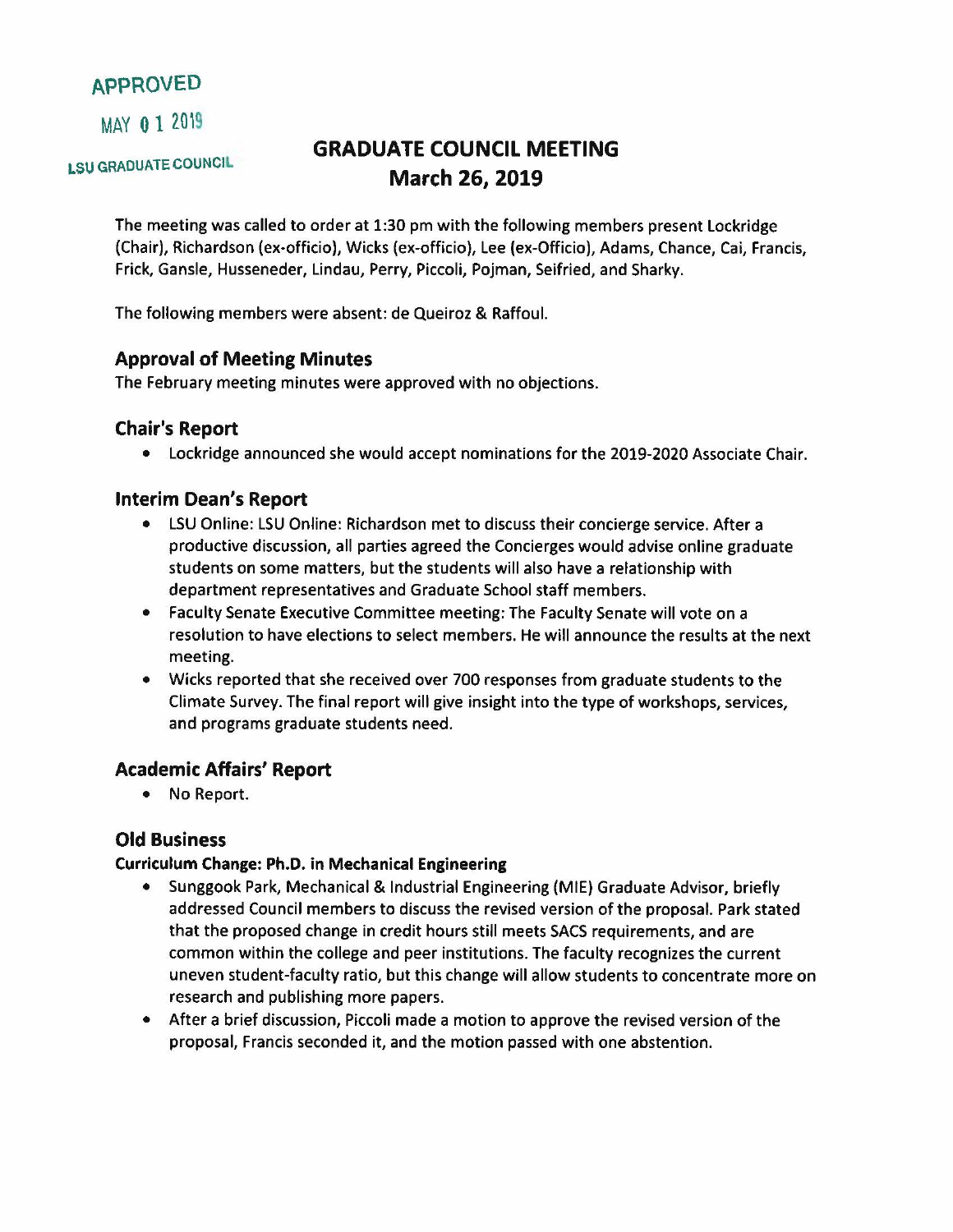#### Dissertation Unity Policy

• Richardson explained he included all the suggested revisions made during last month's meeting. Gansle made a motion to approve the revised version of this policy, Seifried seconded, and the motion passed unanimously with no abstentions.

### New Business

### Curriculum Changes: M.S. in Entomology & Ph.D. in Entomology

- Jeff Davis, a professor in the Entomology department, discussed the proposed changes for both programs. The department would like to modernize both curriculums and place more of a focus on research. The department believes the M.S. program will give students more flexibility. The Ph.D. will allow students the opportunity to take required upper-level courses and the time to focus on their dissertation.
- Davis entertained questions from the floor. Gansle suggested fixing the broken web link in the proposal.
- Gansle motioned to approve the M.S. and Ph.D. in Entomology proposals, Husseneder seconded, and the motion passed unanimously with no abstentions.

### Letter of Intent: M.S. in Financial Economics

- Cliff Stephens, Director of Graduate Studies, spoke to members the Department of Finance's letter of intent for the M.S. in Financial Economics. This program, offered jointly by the departments of Finance and Economics, will replace the departments' M.S. degrees. The program will provide a better experience and more rigorous training for students.
- Stephens answered questions from members. Gansle inquired about the demand for the combined degree when there is currently none. Stephens stated it is a current challenge, but unable to guarantee an increase in demand. Chance added that this degree could enhance the brand and become more innovative. Lockridge asked if the concurrent degree program, JD/Masters in Finance would go away. Stephens says he is unsure if it would become inactive.
- Adams motioned to approve the letter of intent, Seifried seconded it, and the motion passed unanimously with no abstentions.

### Curriculum Change: MSW in Social Work

• Elaine Maccio & Denise Chiasson from the School of Social Work presented a proposal to eliminate the requirement for a non-thesis option. The department proposes a nonthesis option to be comparable to peer institutions. Perry motioned to approve the proposal, Lindau seconded it, and the motion passed with one abstention.